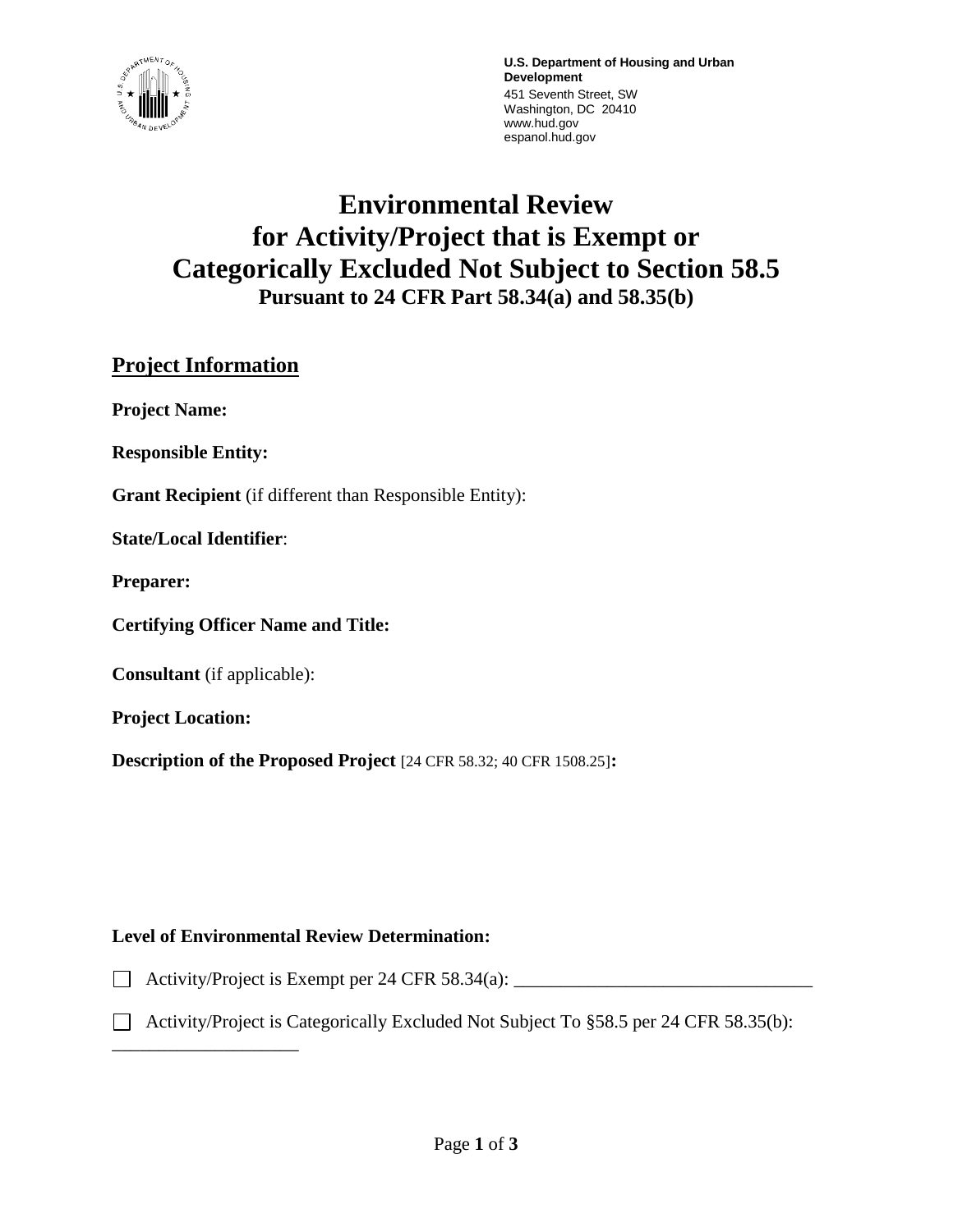## **Funding Information**

| <b>Grant Number</b> | <b>HUD</b> Program | <b>Funding Amount</b> |
|---------------------|--------------------|-----------------------|
|                     |                    |                       |
|                     |                    |                       |

#### **Estimated Total HUD Funded Amount:**

**This project anticipates the use of funds or assistance from another Federal agency in addition to HUD in the form of** (if applicable)**:**

**Estimated Total Project Cost** (HUD and non-HUD funds) [24 CFR 58.32(d)]**:**

## **Compliance with 24 CFR §50.4 and §58.6 Laws and Authorities**

Record below the compliance or conformance determinations for each statute, executive order, or regulation. Provide credible, traceable, and supportive source documentation for each authority. Where applicable, complete the necessary reviews or consultations and obtain or note applicable permits of approvals. Clearly note citations, dates/names/titles of contacts, and page references. Attach additional documentation as appropriate.

| <b>Compliance Factors:</b><br>Statutes, Executive Orders,<br>and Regulations listed at 24<br>CFR 50.4 and 58.6                        | Are formal<br>compliance<br>steps or<br>mitigation<br>required? | Compliance determinations |  |  |
|---------------------------------------------------------------------------------------------------------------------------------------|-----------------------------------------------------------------|---------------------------|--|--|
| STATUTES, EXECUTIVE ORDERS, AND REGULATIONS LISTED AT 24 CFR §58.6                                                                    |                                                                 |                           |  |  |
| <b>Airport Runway Clear Zones</b><br>and Accident Potential Zones                                                                     | No<br><b>Yes</b>                                                |                           |  |  |
| 24 CFR Part 51 Subpart D                                                                                                              |                                                                 |                           |  |  |
| <b>Coastal Barrier Resources</b>                                                                                                      | N <sub>0</sub><br>Yes                                           |                           |  |  |
| Coastal Barrier Resources Act, as<br>amended by the Coastal Barrier<br>Improvement Act of 1990 [16]<br><b>USC 3501]</b>               |                                                                 |                           |  |  |
| <b>Flood Insurance</b>                                                                                                                | N <sub>0</sub><br>Yes                                           |                           |  |  |
| Flood Disaster Protection Act of<br>1973 and National Flood<br>Insurance Reform Act of 1994<br>[42 USC 4001-4128 and 42 USC<br>5154a] |                                                                 |                           |  |  |